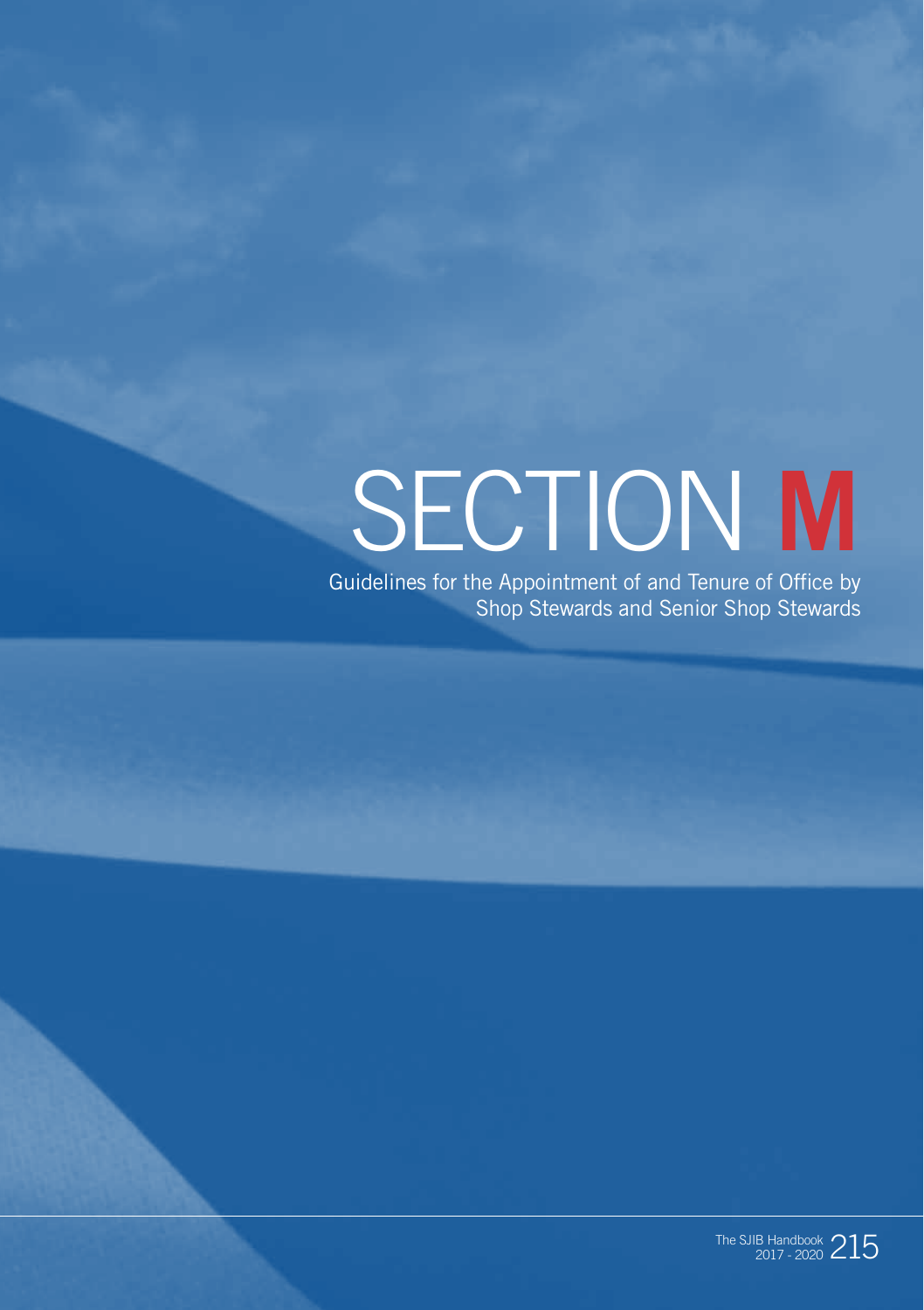#### SECTION **M** Guidelines for the Appointment of and Tenure of Office by Shop Stewards and Senior Shop Stewards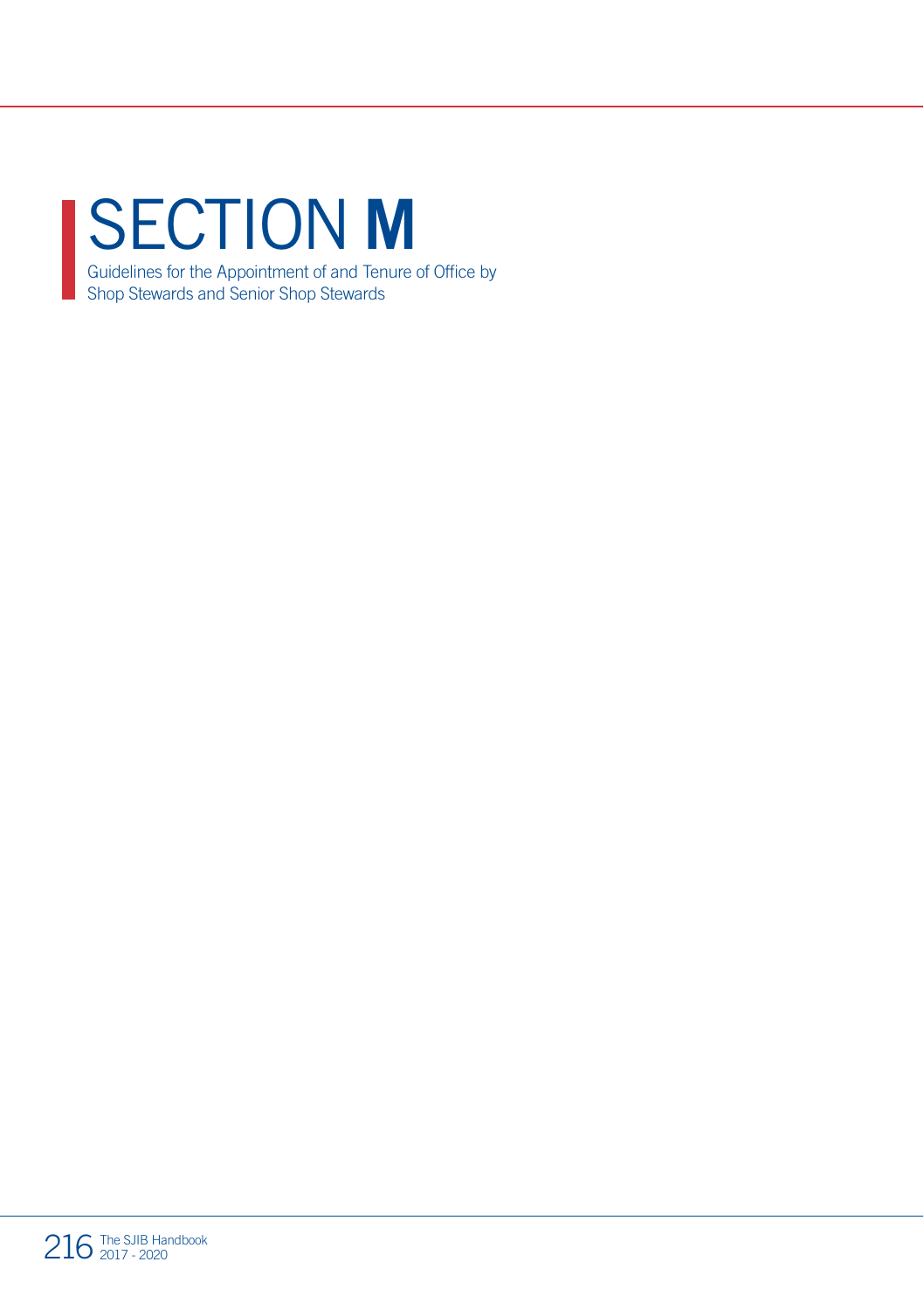| M1 = | Introduction ---------------------------------- 218  |  |
|------|------------------------------------------------------|--|
| M2   | Appointment of                                       |  |
|      | Senior Shop Stewards -------------------- 218        |  |
| М3   | Qualifications --------------------------------- 219 |  |
| M4   |                                                      |  |
| M5   | Senior Shop Stewards' Duties and                     |  |
|      | Responsibilities ------------------------------- 220 |  |
| M6 I | Procedures and Communication -------- 220            |  |
| М7   |                                                      |  |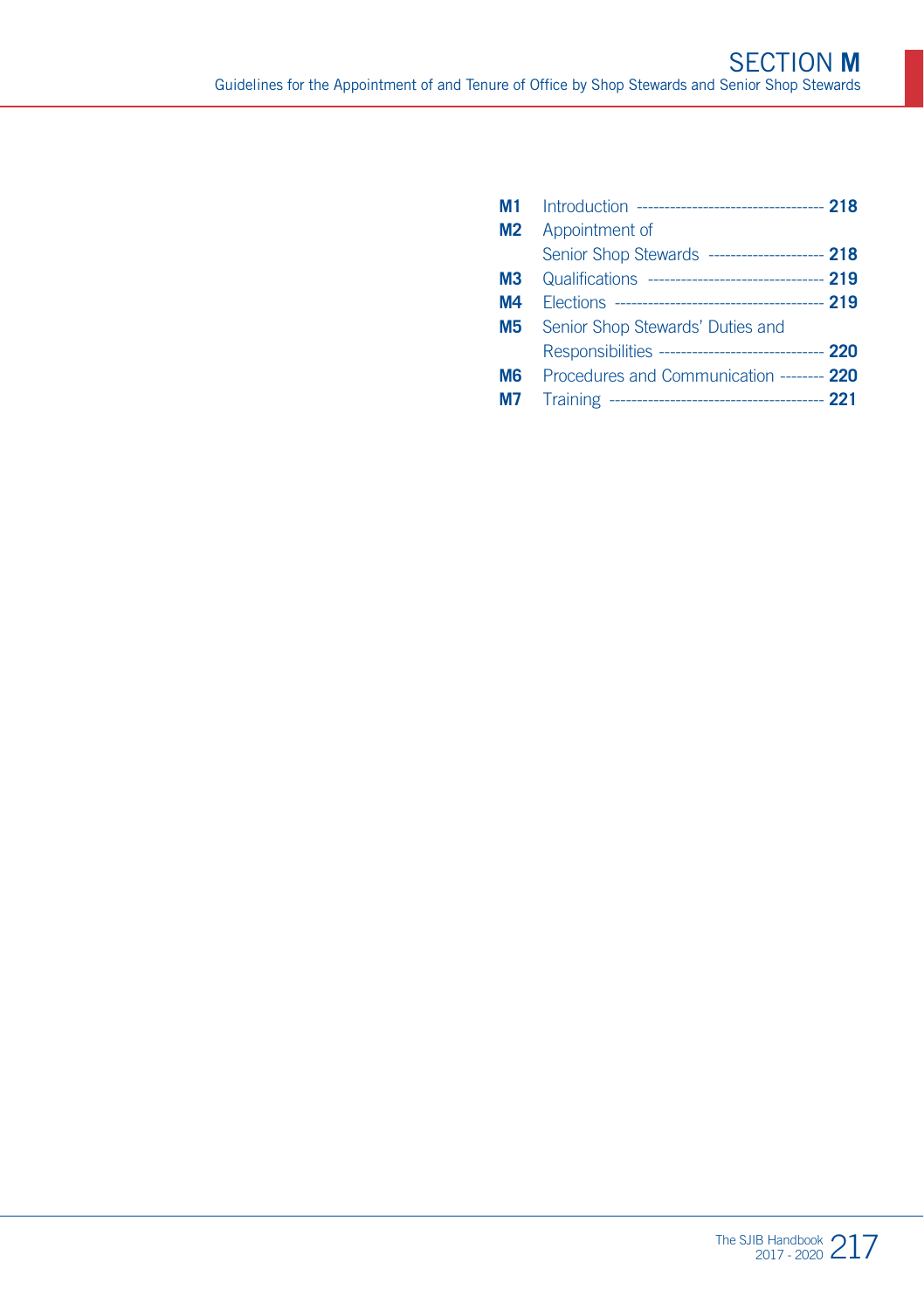#### M<sub>1</sub> Introduction

- M1.1 The rules covering the appointment of Shop Stewards and Safety Representatives and their responsibilities are set down in the Rules of the Union. These agreed guidelines are intended to assist in the application of those rules as they apply in the Electrical Contracting Industry in Scotland. It is recognised that, by the nature of the contracting industry with small numbers of Operatives working in a great number of scattered locations and frequently moving from job to job, arrangements for the appointment of Shop Stewards and Senior Shop Stewards cannot be as simple as in an engineering works where all the Operatives work permanently in the same place.
- M1.2 Union Rule 18.1 reads:
	- (a) At each workplace, the members employed at that workplace shall elect from amongst themselves, at least every three years, one or more of the following representatives:
		- (i) 18.1.1 Shop Stewards/Workplace Representatives
		- (ii) 18.1.2 Safety Representatives
		- (iii) 18.1.3 Learning Representatives
		- (iv) 18.1.4 Equality Representatives
		- (v) 18.1.5 Environment Representatives

The election shall take place between 1st January and 31st March in each third year, and elected candidates shall take office for three years.

- **Note:** The three year period referred to within this guidance should be aligned where possible to the three year electoral period timetable as set out within the Union's Constitutional Structures.
- M1.3 Where an election takes place during a current three year electoral period, the elected Shop Steward/Workplace Representative etc, will normally remain in position until the next electoral period commences.

#### M2. Appointment of Senior Shop Stewards

- M2.1 In establishments where there are Shop Stewards in several departments, a Senior Shop Steward may be appointed.
- M<sub>2.2</sub> An establishment where there are Shop Stewards in several departments may be defined as a large organisation working on a number of sites. (That is to say that the establishment is the firm and the departments are the sites on which it is working.) In such organisations, Senior Shop Stewards may be appointed.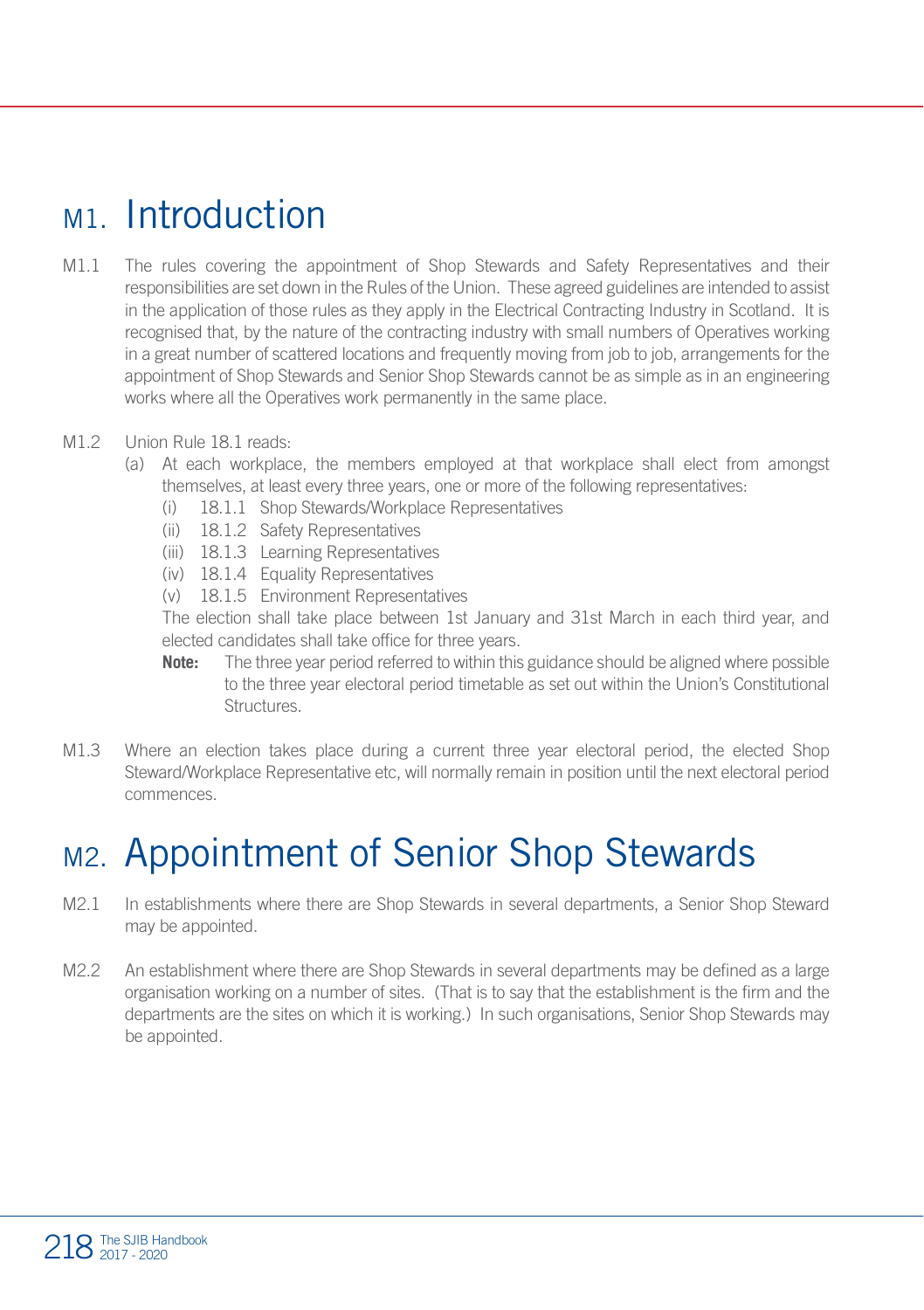## M<sub>3</sub>. Qualifications

- M3.1 It is desirable that Operatives appointed as Shop Stewards should have been continuously employed with their present employer as Journeymen for the previous two years but, if this is not possible, that they should have at least two years experience of working as Journeymen in the Electrical Contracting Industry.
- M3.2 The above guidance does not apply in the case of Apprentices who may wish to become involved in the Unite Young Members structures.
- M3.3 Senior Shop Stewards should preferably have been continuously employed with their present employer for at least three years prior to being appointed. If this is not possible, they should have had at least three years recent continuous employment in the industry. It is recognised as important that Operatives holding such an appointment should be familiar in some detail with the operations of the Electrical Contracting Industry and the policies and procedures of their own organisation.
- M3.4 Shop Stewards/Senior Shop Stewards should attend the Union's training courses, which are designed to ensure that they are familiar with:
	- (a) Union rules and policies;
	- (b) The National Working Rules;
	- (c) Agreements on wages and employment conditions in the Electrical Contracting Industry in Scotland; and
	- (d) The procedures for dealing with any grievances that may arise among the workforce.

#### M<sub>4</sub> Flections

- M4.1 Union Rule 18.2 reads: The election of workplace representatives shall, where practicable, have a gender and ethnic balance at least reflecting the proportion of black, Asian and ethnic minority and female members which they represent.
- M4.2 The Union members employed in an organisation may nominate candidates for the position of Senior Shop Steward. The election of the Senior Shop Steward shall be decided by means of a vote in which all are eligible. Union members employed by the organisation shall be entitled to participate. The employer concerned should not be involved in the administrative arrangements for such elections, which should be the responsibility of the Union. Elections for Shop Stewards and Senior Shop Stewards should comply with the current Union Rules for the election of Workplace Representatives, as set out in Rule 18.1 and 18.2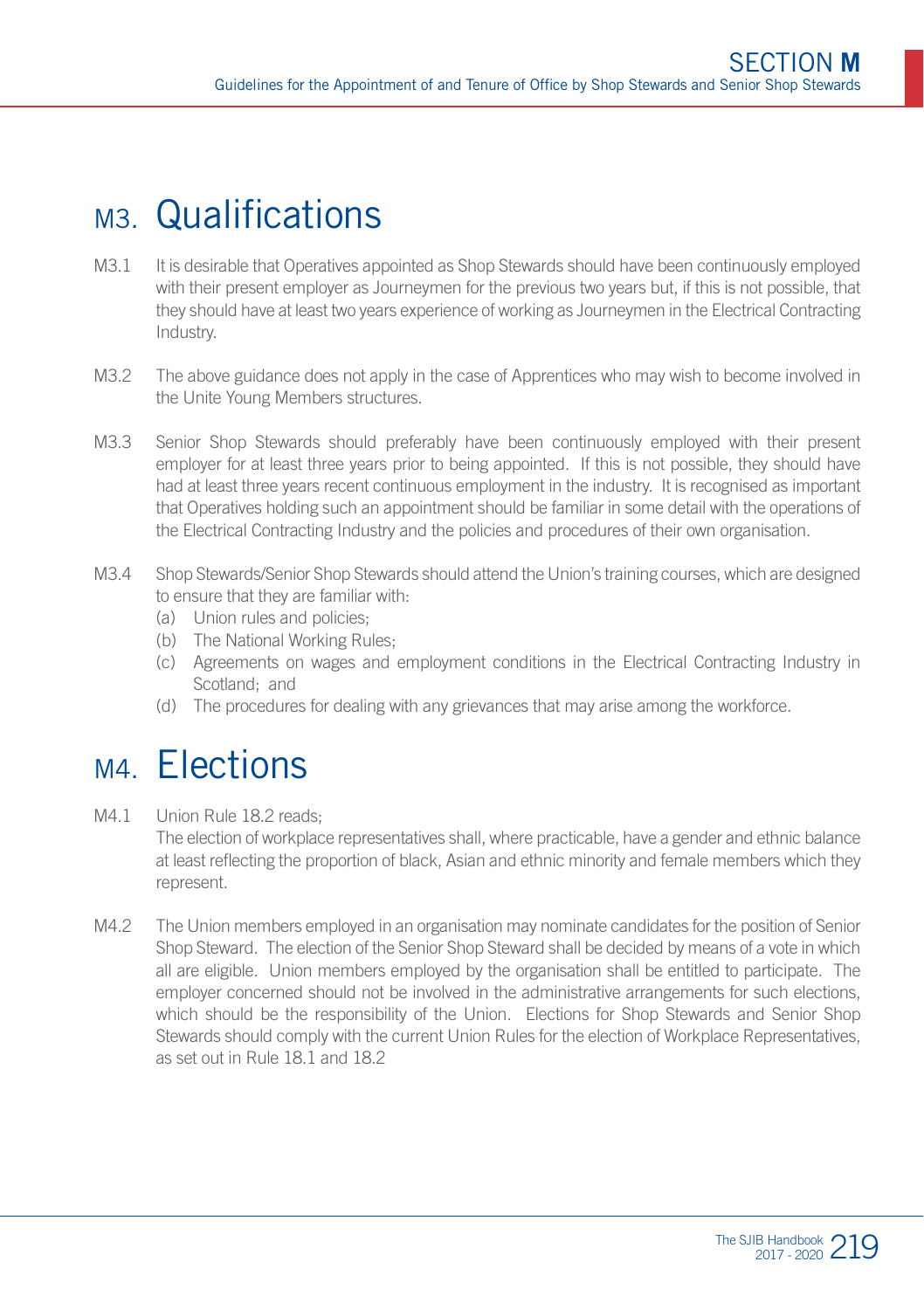#### M5. Senior Shop Stewards' Duties and **Responsibilities**

M5.1 Senior Shop Stewards should represent, to the management, the views of the Union members in the organisation as a whole. They should advise Shop Stewards in the firm on the correct procedures to follow. They should take up with the employer matters referred to them which a Shop Steward has been unable to resolve, or matters which affect more than one site or branch.

## M6. Procedures and Communication

- M6.1 Senior Shop Stewards should be consulted by their employer with regard to developments in the industry. It is envisaged that they would be informed about developments and negotiations which affect the organisation as a whole or the industry in general.
- M6.2 It is not envisaged that Senior Shop Stewards would be involved in handling individual grievances or dealing with matters of local interest appropriately dealt with at site level. This might, however, be necessary in such cases as small sites where there is not already an elected Steward.
- M6.3 In the event that a matter is sufficiently serious to require the arrangement of a Regional Disputes Committee (i.e. Stage 3 of the Procedure for Handling and Resolving Individual and Collective Grievances – Section G, Appendix G8), the Senior Shop Steward must be advised. If it were agreed by all the parties concerned that a matter of principle or company or industry policy were involved, it might be appropriate for the Senior Shop Steward to be invited to attend such a meeting.
- M6.4 Because of the widespread nature of the industry, employers will provide reasonable facilities for Senior Shop Stewards to contact site/branch Stewards in writing or by telephone as required, for them to carry out their function of representing the interests of all the Union members in the organisation. It is recognised that for Senior Shop Stewards to visit individual sites or for meetings of site Stewards to be arranged is not always practical in the Electrical Contracting Industry. However, in circumstances where a matter affecting the majority of the Operatives in the organisation is at issue, employers may give permission to a Senior Shop Steward to visit particular or selected sites. Arrangements for such a visit will only be made on receipt of a written request from a Regional Officer of the Union.
- M6.5 It is preferable that an Operative appointed as a Senior Shop Steward should be employed from the employer's head office, main shop or branch in Scotland and, as far as is reasonably practicable, shall be employed on jobs near to that main centre to facilitate contact between the Senior Shop Steward and the management of the organisation.

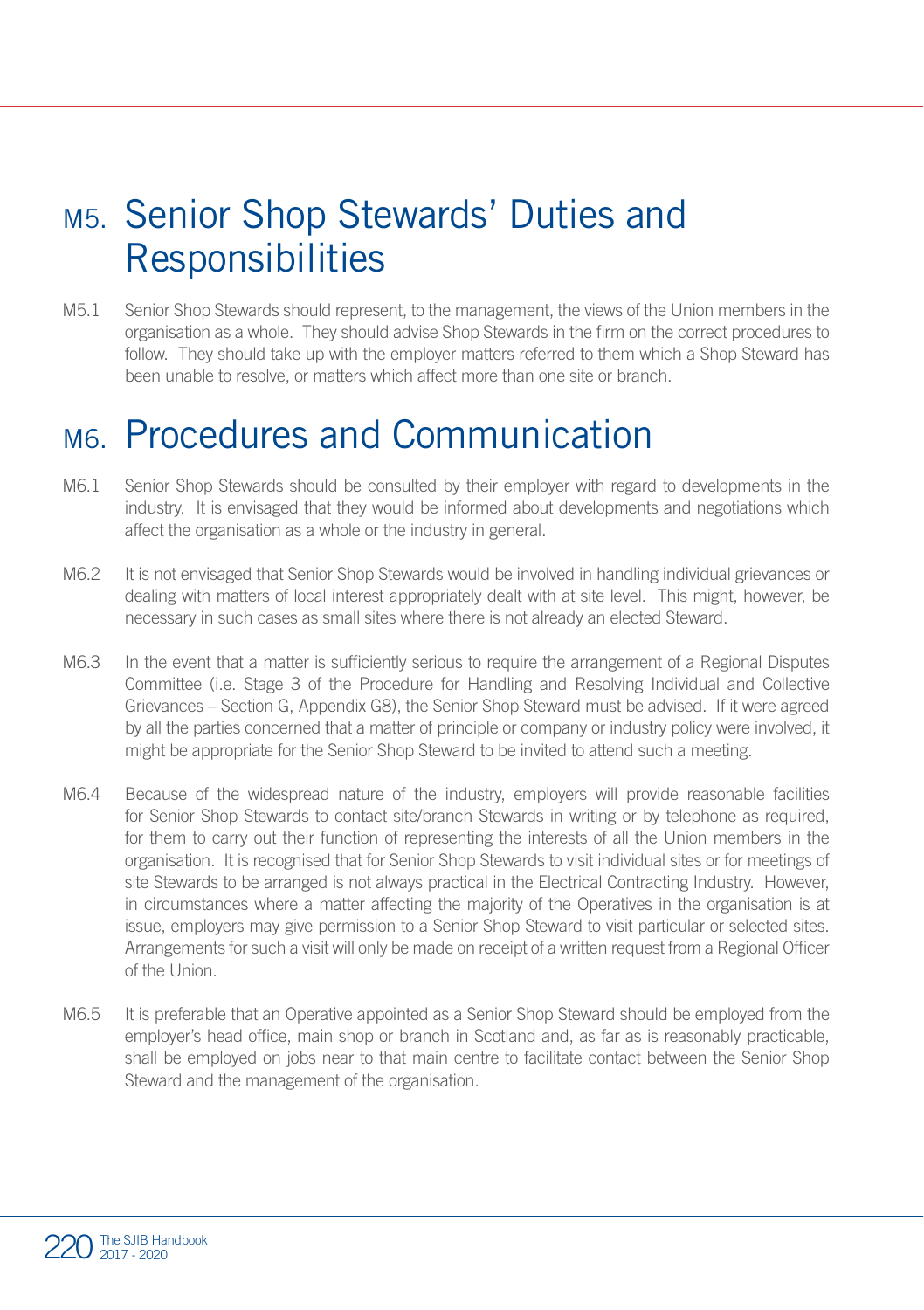- M6.6 Senior Shop Stewards are understood to be entitled to instruct Shop Stewards on the action to be taken in any given situation, within the confines of the Union Rules, and whilst observing the practices and procedures of the SJIB National Working Rules.
- M6.7 The procedures to be followed by Shop Stewards and Senior Shop Stewards are contained in the Union Rules, the Rules of the SJIB and any arrangements agreed with the employers which supplement the application of those rules.
- M6.8 It should be noted that neither the Union, nor the SJIB, shall condone any local arrangements which contradict the Union Rulebook or SJIB National Working Rules. In exceptional circumstances, whereby the Union Rulebook is at variance with the National Working Rules, any proposed local arrangement should be referred to the SJIB National Board for ratification prior to introduction.

## M<sub>7</sub>. Training

M7.1 It is recognised that, under Section 168 of the Trade Union and Labour Relations (Consolidation) Act 1992, the Union may specify the training arrangements, with paid time off work, relevant to a union official's particular duties, which themselves attract paid time off.